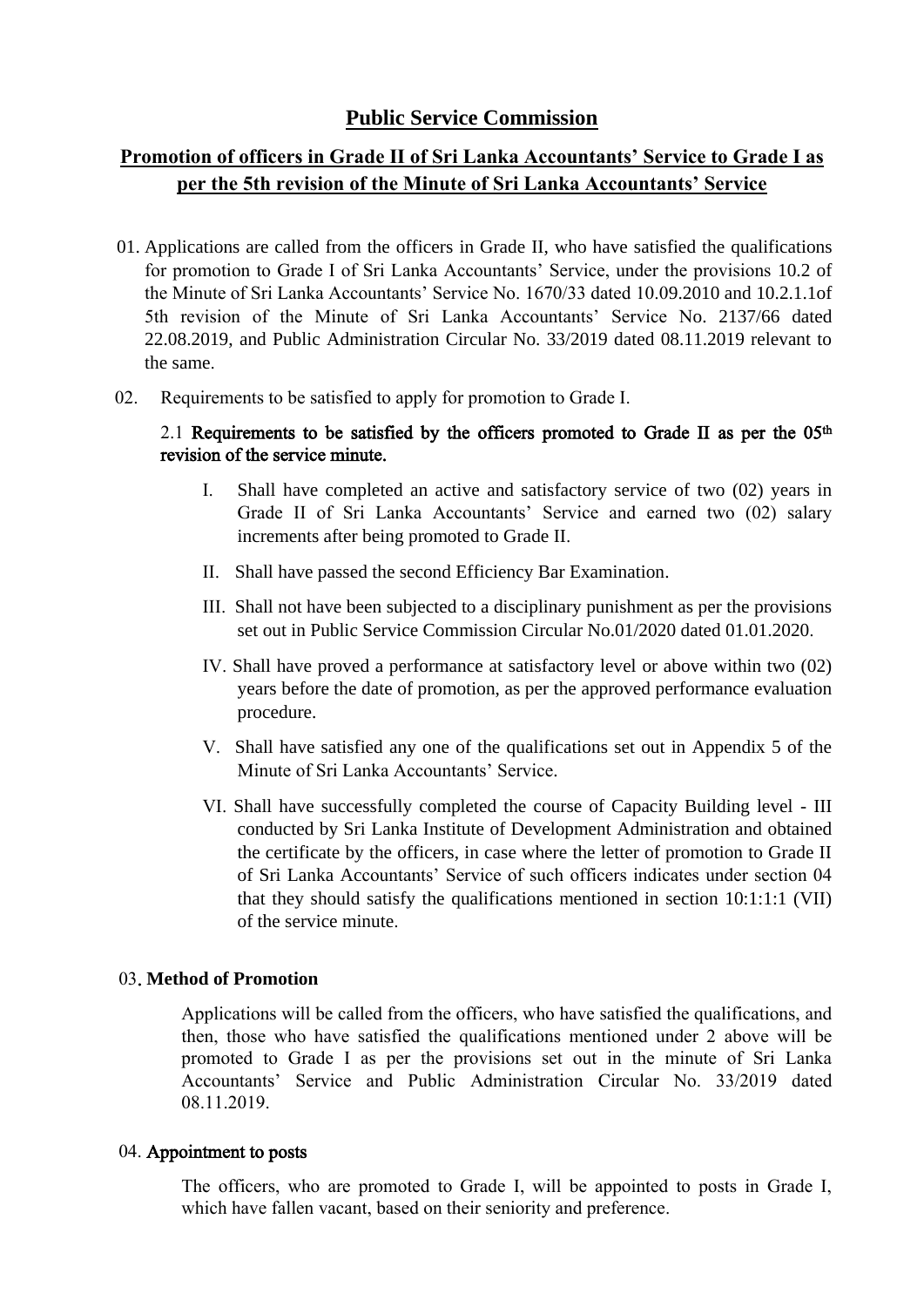- 05. The officers, who have satisfied the qualifications, should forward their applications perfected in line with the format attached herewith to reach Secretary, Ministry of Public Services, Provincial Councils and Local Government before 17<sup>th</sup> September 2021 through the Secretary of the Ministry/ Chief Secretary. Applications sent after this date shall not be accepted under any condition and the incorrect and incomplete applications shall be rejected.
- 06. Further, the officers, who have now retired but had been in the service up to the date on which they become eligible for promotions and have satisfied the qualifications for promotion mentioned in para 02 above are able to apply for this promotion.

Applications are available through [www.pubad.gov.lk](https://www.pubad.gov.lk/).

As per the order of the Public Service Commission,

Date : 2021.08.10 Sgd/ J.J. Rathnasiri Secretary Ministry of Public Services, Provincial Councils and Local Government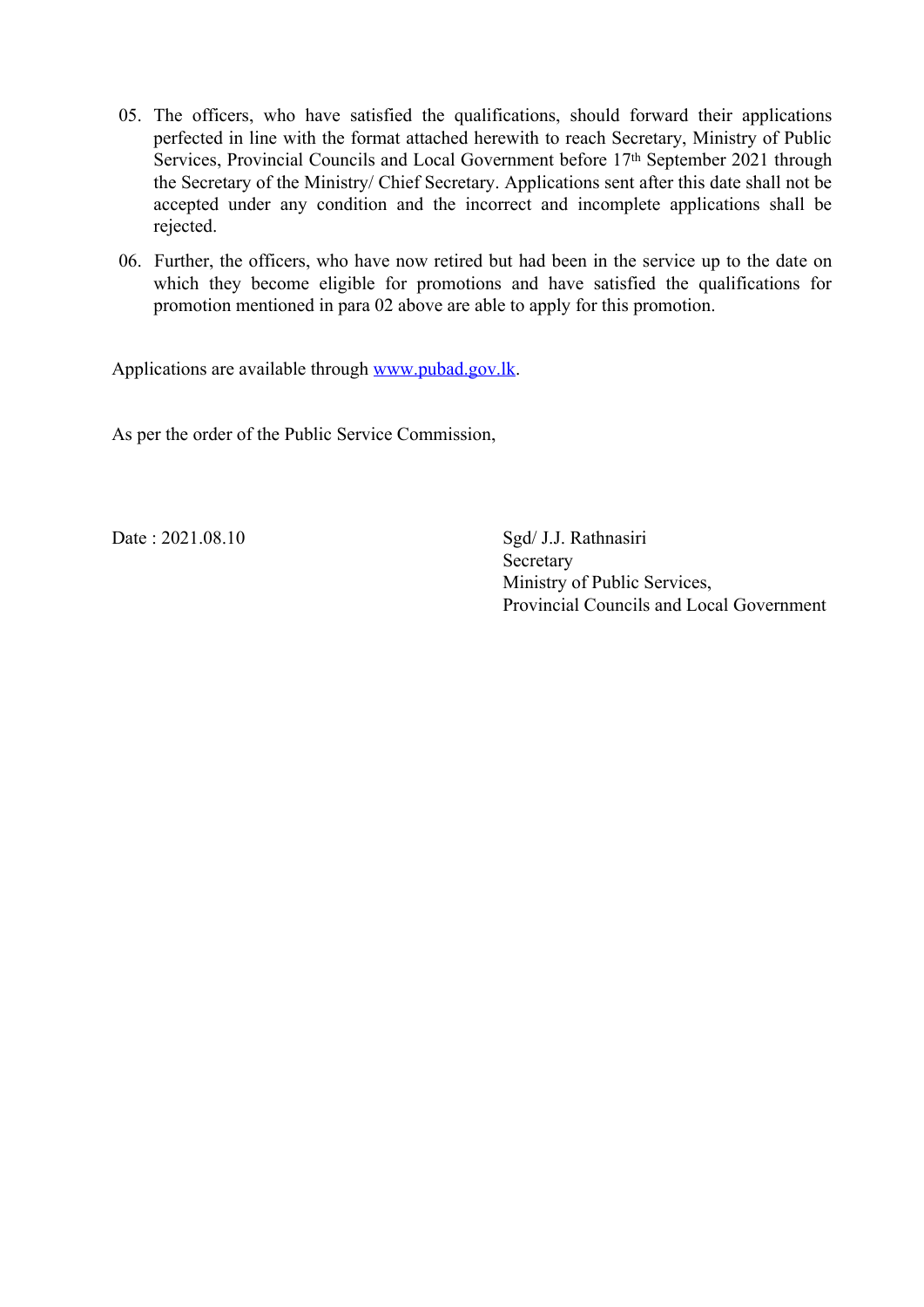## **Application for Promotion of Officers in Grade II of Sri Lanka Accountants' Service to Grade I**

For office use only.

Application No  $\boxed{F}$ 

### **Very important**

**It is the responsibility of the applicant to submit the supporting documents of the 1-19, certified on both sides of every page along with the application formally.** 

**Part (a) – To be filled by the officer.**

- 1. Name :
	- 1.1 Full name :
	- 1.2 Name indicated in the letter of appointment :
- 2. National Identity Card No :

(A certified copy of the NID card should be attached, numbering it as 02.)

- 3. Date of birth
- 4. Personal address :
- 5. Telephone No 5.1 Residence : 5.2 Mobile :
- 6.  $6.1$  Post

(Post held at present/post held at the time of retirement, if already retired)

6.2 Date of retirement, if already retired :

- 7. Ministry / Department :
- 8. Official address  $\cdot$
- 9. 9.1 Official telephone number :
	- 9.2 Official fax number :

### 10. Date of appointment/promotion :

- 10.1 Date of appointment to Grade III of S.L.Ac.S.:
- 10.2 Date of promotion to Grade II of S.L.Ac.S. :

(Certified copy of the letter of promotion to Grade II should be attached, numbering it as 10.2)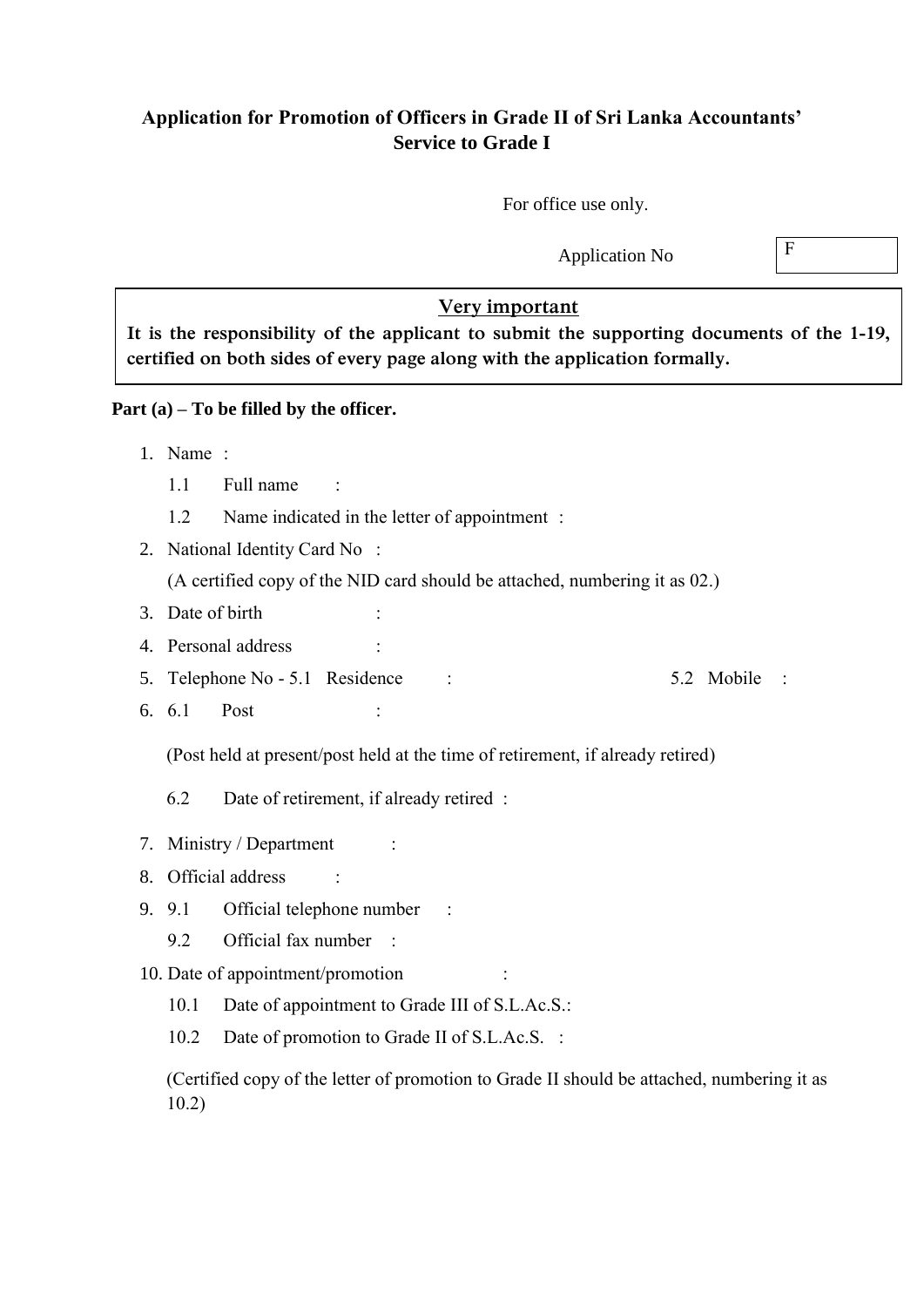- 11. Periods of absence from service and deductions from service period due to disciplinary punishments
	- 11.1 Deduction of the period of service due to obtaining leave (Complete only if relevant)

| Serial<br>N <sub>0</sub>                       | Conditions applied in granting approvals<br>for Leave | Period |                | Number of days<br>deducted from the<br>service |        |      |
|------------------------------------------------|-------------------------------------------------------|--------|----------------|------------------------------------------------|--------|------|
|                                                |                                                       | From   | T <sub>o</sub> | Years                                          | Months | Days |
| I.                                             | V:2.5.4 of the Establishments Code                    |        |                |                                                |        |      |
| Π.                                             | XII: 16 of the Establishments Code                    |        |                |                                                |        |      |
| III.                                           | XII: 36 of the Establishments Code                    |        |                |                                                |        |      |
| IV.                                            | Management Services Circular No. 33                   |        |                |                                                |        |      |
| V.                                             | Management Services Circular No.<br>01/2016           |        |                |                                                |        |      |
| VI.                                            | Other no-pay leave                                    |        |                |                                                |        |      |
| Total number of days deducted from the service |                                                       |        |                |                                                |        |      |

(Certified copies of the letters, by which leave has been approved, should be attached, numbering them as 11.1.I, 11.1.II, 11.1.III etc., as applicable.)

11.2 Deduction of the period of service on disciplinary grounds (Complete only if relevant)

| Disciplinary decision                  | Duration in              | Number         | of     | days | Period |                |
|----------------------------------------|--------------------------|----------------|--------|------|--------|----------------|
|                                        | which the<br>offence has | deducted       | from   | the  |        |                |
|                                        | been                     | service period |        |      |        |                |
|                                        | committed as             |                |        |      |        |                |
|                                        | per the charge           |                |        |      |        |                |
|                                        | sheet                    |                |        |      |        |                |
|                                        |                          | Years          | Months | Days | From   | T <sub>o</sub> |
| I. Deferment of salary                 |                          |                |        |      |        |                |
| increments                             |                          |                |        |      |        |                |
| II. Other                              |                          |                |        |      |        |                |
| Total number of days deducted from the |                          |                |        |      |        |                |
| service                                |                          |                |        |      |        |                |

(Certified copies of the disciplinary decisions should be attached, numbering them as 11.2.I, 11.2.II etc., as applicable.)

11.3 Total of 11.1 and 11.2 : Years ................... Months .................... Days ........................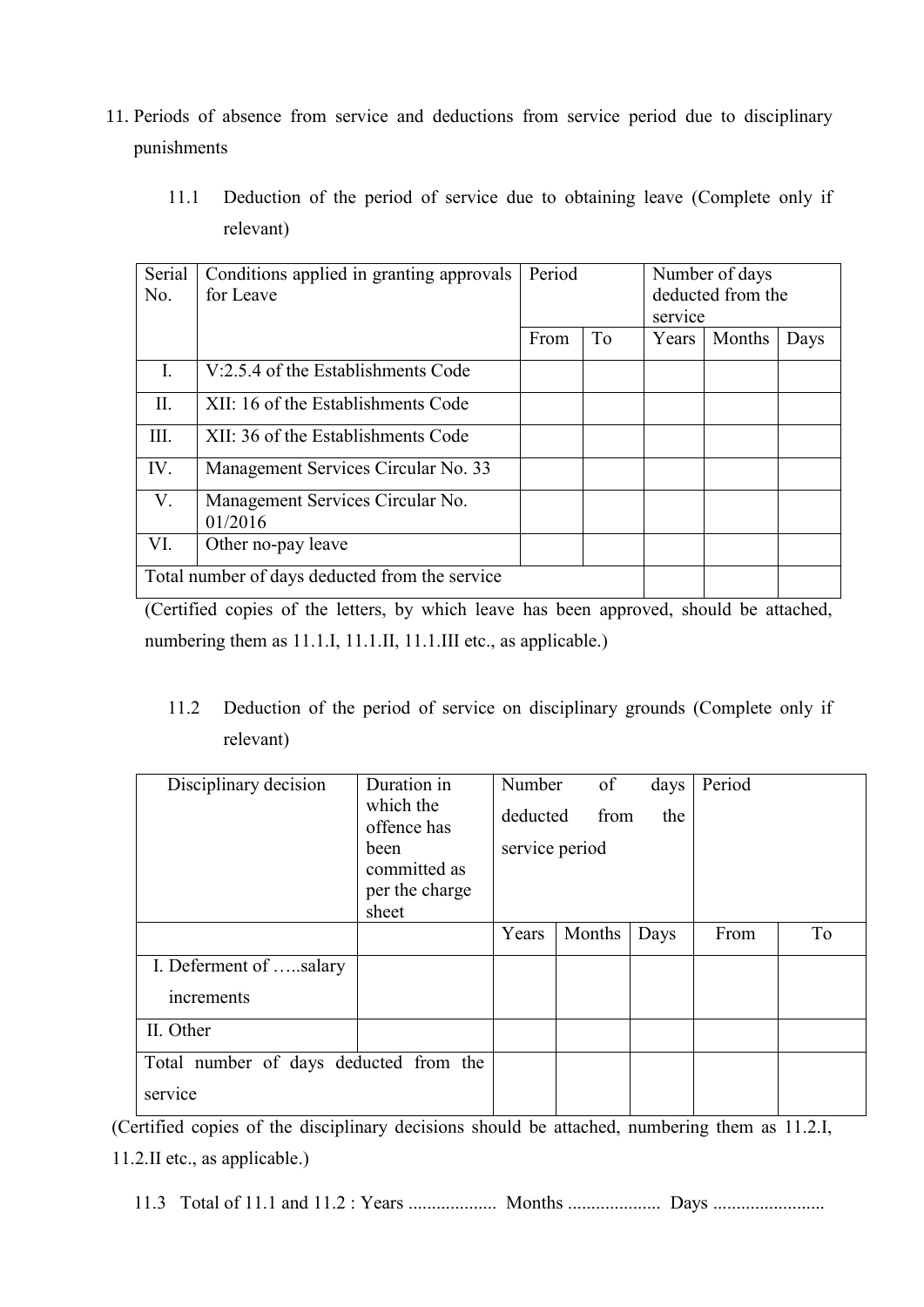- 12. The requirement of having earned salary increments.
	- 12.1 Has / has not earned \*two salary increments in Grade II.

\*( Delete the words inapplicable)

\*\*( Certified copies of the salary increment certificates (General 185) of the years 2018, 2019, 2020, on which the signature and official stamp of a staff officer have been placed, should be attached, numbering them as 12.1, 12.2, 12.3. )

(When applying as per 20.1.2 of the service minute, all the certified copies of the salary increments earned on due dates during the 05 years immediately preceding the date on which the officer is due to be promoted to Grade I, should be attached. )

- 13. Having been/ not been subjected to a disciplinary punishment.
	- 13.1 Has the officer been subjected to a disciplinary punishment during the past period of service? Yes/No\*
	- 13.2 If the answer for 13.1 is "Yes", mention the relevant disciplinary order and disciplinary punishment: (Certified copies of the relevant decisions should be attached.)
- 14. Date on which the officer passed the second efficiency bar examination : (Certified copy of the relevant result sheet should be attached numbering it as 14.1.**)**
- 15. Date on which the officer completed the course of Capacity Building level III (Certified copy of the relevant certificate should be attached, numbering it as 15.1.**)**
- 16. The requirement of having proved a performance at satisfactory level or above within two (02) years immediately preceding the date of promotion after being promoted to Grade II, as per the approved performance evaluation procedure.

Two years immediately preceding the year in relation to the date on which the officer becomes eligible as per 12 or 13 above shall be indicated in the 1st column of the following table. Certified copies of the relevant 03 performance reports should be attached in which every page should have been certified by a staff officer by placing his/ her signature and official stamp. The performance reports where no recommendations or more than one recommendation have been indicated in the final evaluations and the performance reports on which signatures and official stamps of the appraiser and moderator have not been placed, shall not be accepted.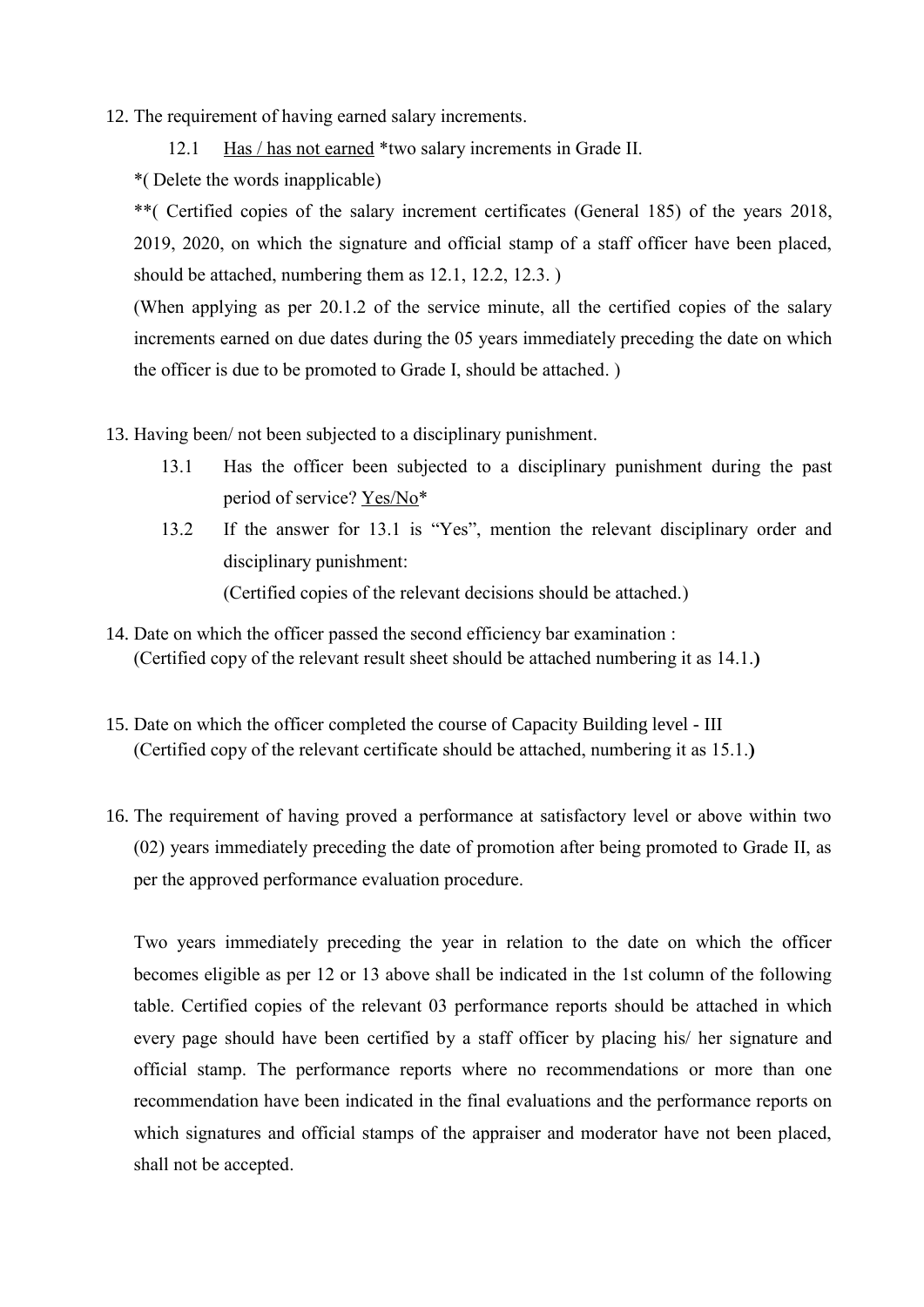|      |           | The relevant     |              |                |                                                |  |
|------|-----------|------------------|--------------|----------------|------------------------------------------------|--|
| Year | Excellent | Above<br>average | Satisfactory | Unsatisfactory | officer has/has<br>not placed the<br>signature |  |
| 2018 |           |                  |              |                |                                                |  |
| 2019 |           |                  |              |                |                                                |  |
| 2020 |           |                  |              |                |                                                |  |

Each row and column shall be filled in accordance with the performance evaluation report of each year.

17. Particulars on having satisfied the qualifications prescribed in 10.2.1.1.(v) of the Minute of Sri Lanka Accountants' Service:

| Serial<br>number | Certificate | Institution | Effective date |
|------------------|-------------|-------------|----------------|
| 01               |             |             |                |
| 02               |             |             |                |
| 03               |             |             |                |

(Certified copies of the Post Graduate Degree certificate and the detailed result sheet should be attached.)

- 18. Date on which the officer becomes eligible to be promoted to Grade I of Sri Lanka Accountants' Service:
- 19. Application containing correct and all information from 01 to 16 above and certified copies of all documents required to be attached, are hereby submitted **as a file by numbering them consecutively** and indicating the number relevant to the facts in the top right corner of each document.

Date: ......................................

Signature of the applicant Designation and official stamp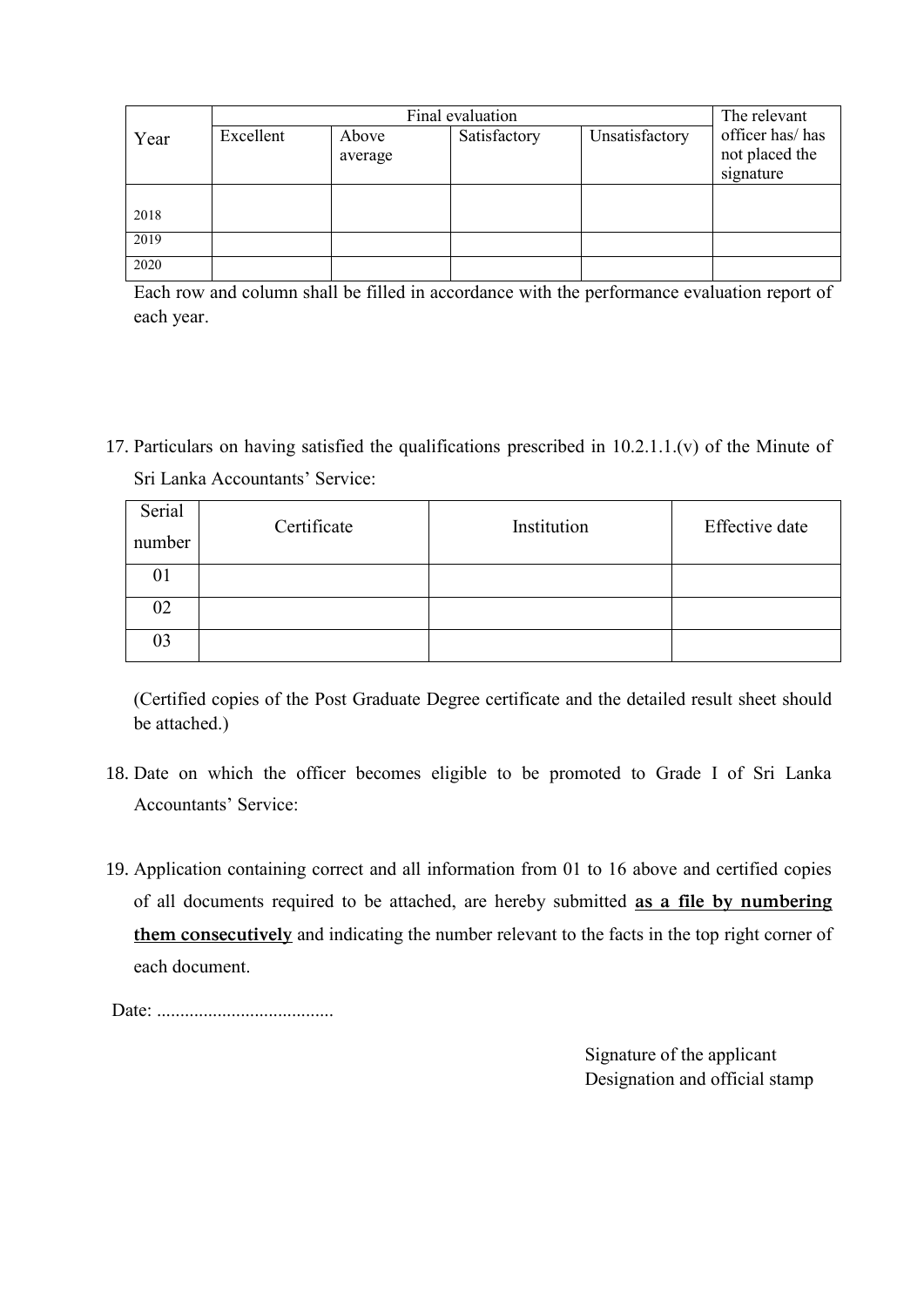## **Part (b) – To be filled by the Head of the Department.**

## Secretary,

Ministry of Public Services, Provincial Councils and Local Government / relevant Ministry

- 1. All the particulars mentioned above by the officer are correct.
- 2. Matters relevant to No. 11, 12, 13,14 and 15 have been compared with particulars in the file. Accordingly, it is hereby certified that all the particulars mentioned are correct, they have been submitted in perfect manner and further, **certified copies** of all relevant documents are hereby attached.
- 3. Action is being taken to commence disciplinary action against the officer or **disciplinary action is being/ is not being taken**.

3.1 If the answer is – "is being taken", the date on which the offence has been committed: ..........................................

- 3.2 Number and date of the charge sheet issued by the disciplinary authority: ..................................
- 4. Work/attendance/conduct of Mr. /Mrs. /Miss. ………………………….are satisfactory. Accordingly, it is hereby recommended to promote the officer to Grade I of Sri Lanka Accountants' Service.
- 5. Application perfected correctly in each and every way, and the file containing certified copies of relevant documents which have been numbered consecutively in accordance with each matter are sent herewith.

Date : ………………………………….

Signature of the Head of the Department/ Institution, Designation and official stamp